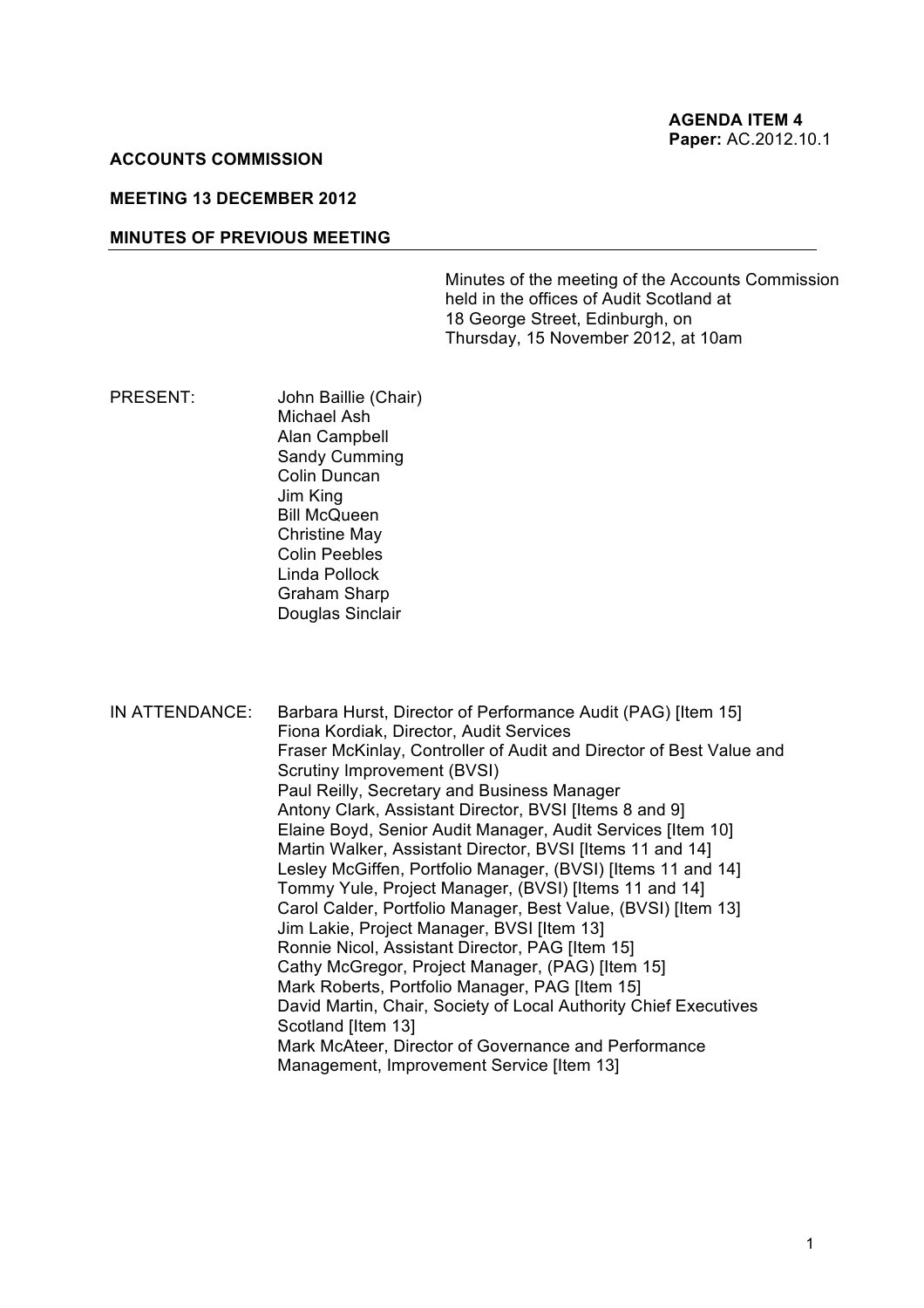# Item No Subject

- $1.$ Apologies for absence
- $2.$ Declarations of interest
- $3<sub>1</sub>$ Decisions on taking business in private
- $\overline{4}$ 4. Minutes of meeting of 18 October 2012
- $5<sub>1</sub>$ 5. Minutes of meeting of the Performance Audit Committee of 1 November 2012

 $\mathcal{L}_\text{max}$  , and the set of the set of the set of the set of the set of the set of the set of the set of the set of the set of the set of the set of the set of the set of the set of the set of the set of the set of the

- 6. Chair's introduction
- $7.$ Update report by the Controller of Audit
- 8. Audit of community planning partnerships and outcomes: update
- 9. Shared risk assessment: update
- 10. Clyde Valley shared services proposals
- 11. Best Value audit (follow-up) Comhairle nan Eilean Siar
- 12. Any other business
- 13. Statutory performance information update
- 14. Best Value audit (follow-up) Comhairle nan Eilean Siar
- 15. Performance audit Protecting consumers

# 1. Apologies for absence

There were no apologies for absence received.

2. Declarations of interest

The following declarations of interest were made:

- Christine May, in item 10, as a consultant in relation to waste management issues.
- Douglas Sinclair, in items 11 and 14, as a former employee of Comhairle nan Eilean Siar, and in item 15, as Chair of Consumer Focus Scotland.

# 3. Decisions on taking business in private

It was proposed that items 13 to 15 should be taken in private as they include draft reports and confidential issues.

4. Minutes of meeting of 18 October 2012

The minutes of the meeting of 18 October 2012 were submitted and approved.

5. Minutes of the meeting of the Performance Audit Committee of 1 November 2012

 The minutes of the meeting of the Performance Audit Committee of 1 November 2012 were submitted and approved.

6. Chair's introduction

The Chair reported that—

• On 23 October, he attended a meeting of auditors in relation to a range of public audit issues, including planning the external audit process.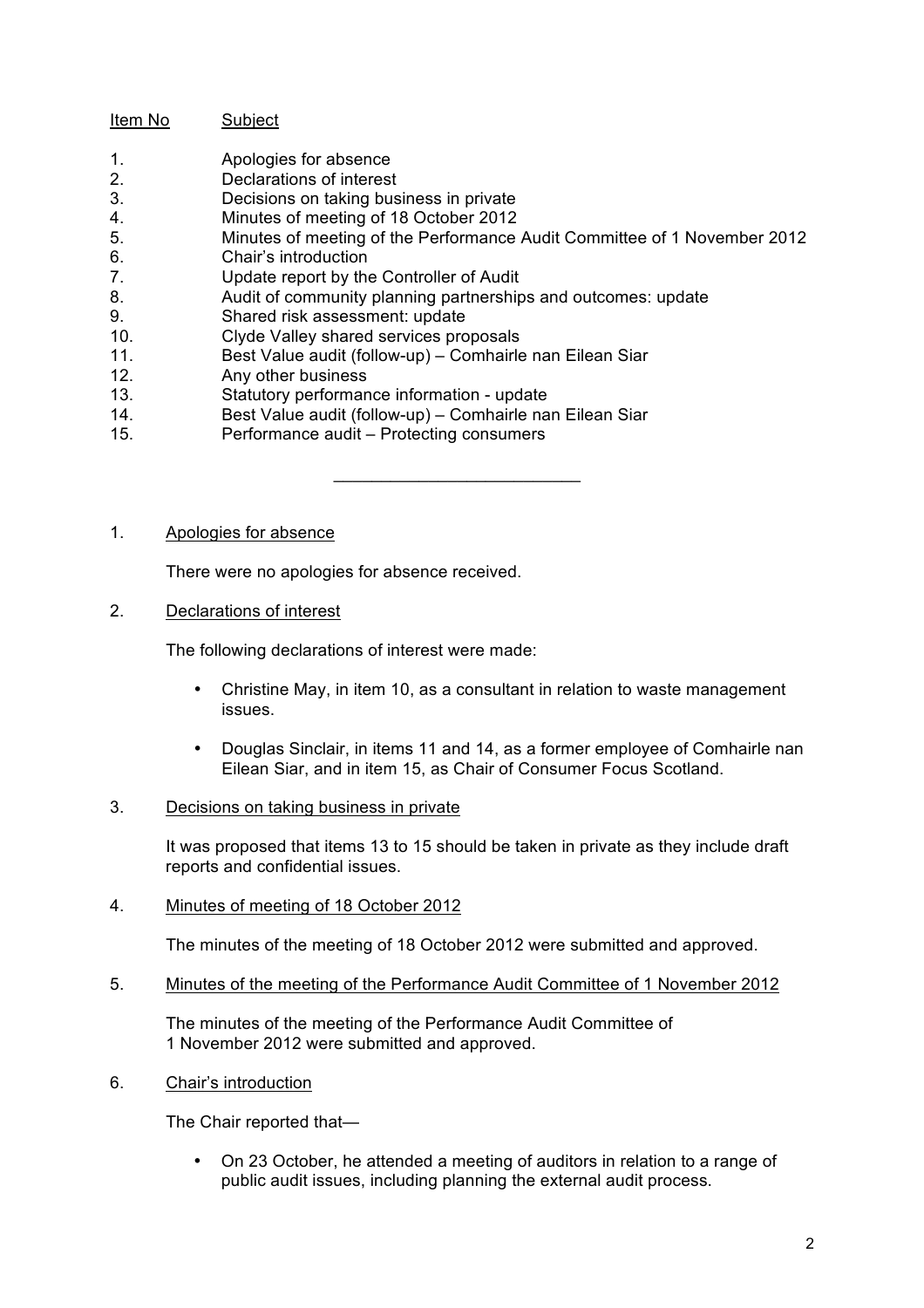- Also on 23 October, he attended a meeting in the Scottish Parliament of the National Group on Community Planning.
- On 24 October, he attended a meeting of the Audit Scotland Board to discuss its strategy.
- On 25 October, he and Douglas Sinclair met with John Swinney, Cabinet Secretary for Finance, Employment and Sustainable Growth and Derek MacKay, Minister for Local Government and Planning, to discuss progress with the audit of community planning partnerships and outcomes, which was to be discussed further at this meeting.
- On 7 November, he along with Sandy Cumming and Christine May met with representatives of Midlothian Council to discuss the Best Value audit of the Council, which was published on 7 June.
- Also on 7 November, he along with Douglas Sinclair and Jim King met with representatives of SOLACE to discuss progress with their benchmarking project, which was to be discussed further at this meeting.

### 7. Update report by the Controller of Audit

 The Commission considered a report by the Controller of Audit providing an update on significant recent activity in relation to the audit of local government.

 During discussion the Commission agreed to note advice from the Controller of Audit that he provide further information on the plans by Aberdeen City Council to set up a special arm's length company to run services for older people.

Thereafter the Commission agreed to note the report.

### 8. Audit of community planning partnerships and outcomes: update

 The Controller of Audit provided a verbal update on the progress of the audit of community planning partnerships and outcomes.

The Commission agreed to note the update.

### 9. Shared risk assessment: update

 The Controller of Audit provided a verbal update on the shared risk assessment process.

The Commission agreed to note the update.

### 10. Clyde Valley Shared Services Proposals

 The Commission considered a paper by the Director of Audit Services which provided an update on the current position relating to the Clyde Valley shared services proposals.

 During discussion the Commission agreed that the Director of Audit Services and the Controller of Audit produce a paper for the Performance Audit Committee in relation to:

• how to investigate the experience so far in Scottish local government – and perhaps in the wider public sector – in relation to shared services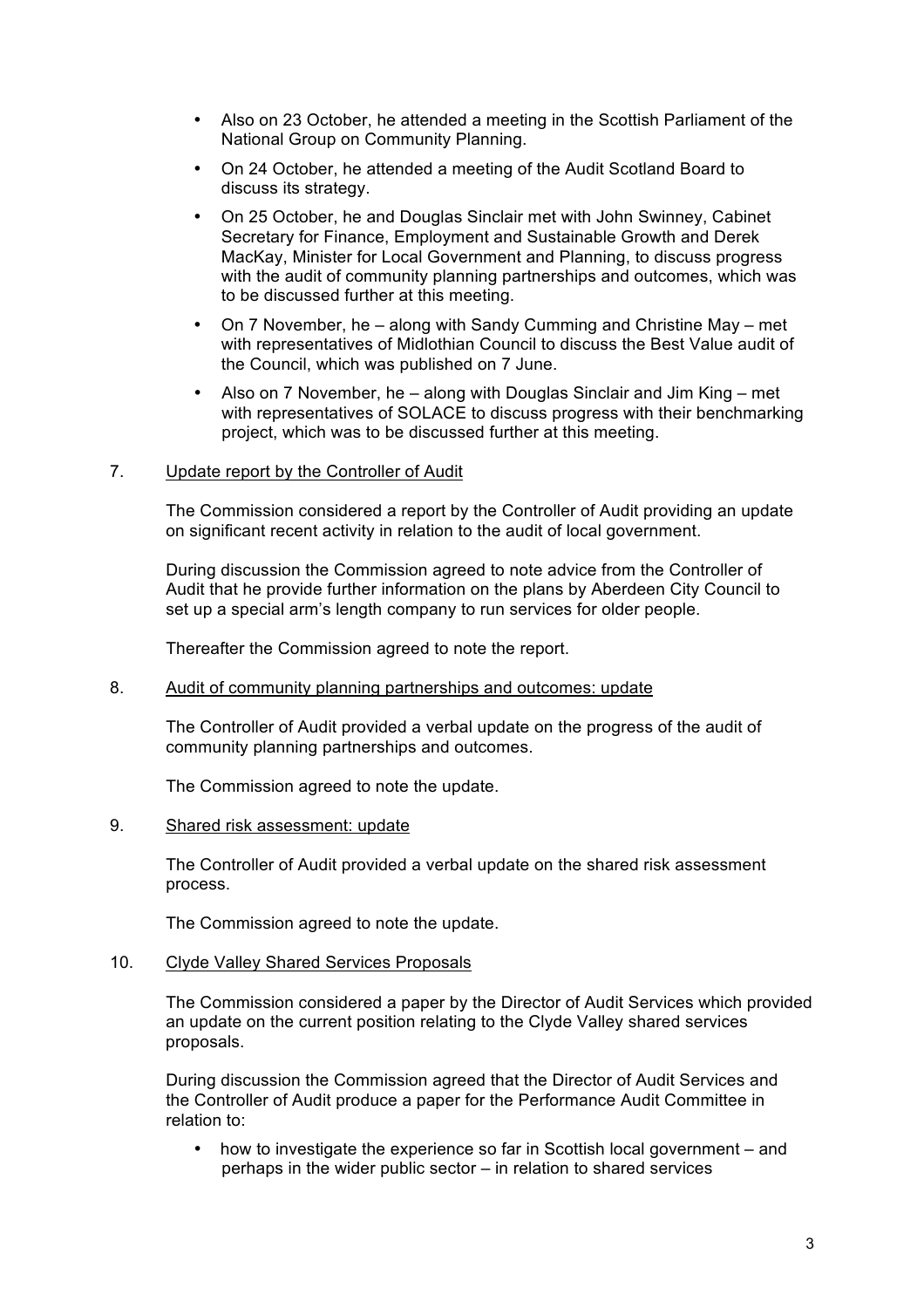- • experience in the private sector
- • experience beyond Scotland.

Thereafter the Commission agreed to note the report

# 11. Best Value audit (follow-up): Comhairle nan Eilean Siar

 The Commission considered a report by the Controller of Audit on the Best Value audit of Comhairle nan Eilean Siar and seeking direction on how to proceed.

During discussion, the Commission:

- Noted advice from the Controller of Audit that the cover of the report erroneously included the word 'draft'.
- Sought clarification and further explanation from the Controller of Audit and the audit team on a number of points in the report.

The Commission agreed to note the report and to consider in private its findings.

## 12. Any other business

The Commission noted that there was no other business to be considered.

# 13. Statutory performance information – update [in private]

 The Commission agreed that this item be held in private because it would involve discussion of options open to the Commission in relation to performance information.

The Commission considered a report by the Controller of Audit setting out:

- the current position with the Society of Local Authority Chief Executives (SOLACE) benchmarking project
- an evaluation of the existing statutory performance indicators
- the findings from work undertaken in conjunction with Consumer Focus **Scotland**
- recommendations for the Commission's 2012 Direction.

 The Chair welcomed David Martin, Chair, Society of Local Authority Chief Executives (SOLACE) Scotland, and Mark McAteer, Director of Governance and Performance Management, Improvement Service, to the meeting. They gave a presentation on the ongoing benchmarking project, led by SOLACE. They answered questions from members and then left the meeting, with the Chair thanking them for their presentation.

Following discussion the Commission agreed to:

- Endorse the SOLACE benchmarking project, subject to SOLACE providing assurance that the resourcing of the project would allow it to sustain benchmark indicators in the future.
- Note that the auditor's duty to ensure adequate arrangements for collection and recording information, and for publishing it, will continue.
- Continue with SPIs 1 and 2 which cover a broad range of corporate and service areas and provide the Commission with the assurance that councils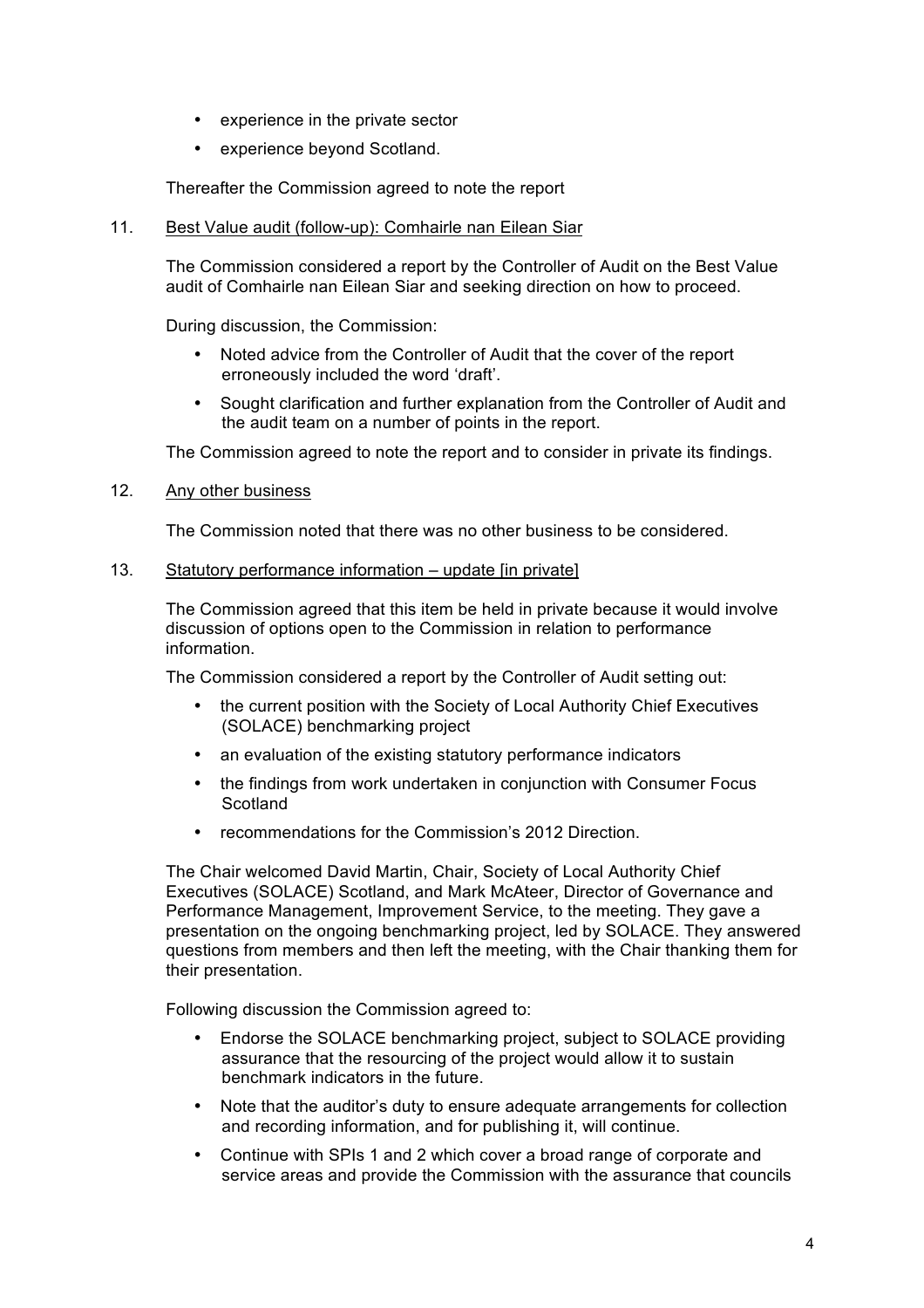will include these key service issues in their public performance reporting responsibility for selecting the information they choose to present in their (PPR), while at the same time acknowledging that councils have primary reporting framework.

- Note that current auditor guidance would be amended to clarify the auditor's duty including reporting requirements on councils' PPR arrangements.
- Delete the 25 specific SPIs from the 2012 Direction.
- Use the foreword to the 2012 Direction to emphasise that:
	- benchmark indicators to review and report on the quality and comprehensiveness of individual councils' PPR reports  $\circ$  the Commission will continue to use SPI 1 and 2 and the SOLACE
	- $\circ$  a review of audit requirements around PPR will take place
	- $\circ$  consideration will be given to a report on PPR, for example as part of the  Commission's *How Councils Work* series
	- specified indicators if sufficient progress in PPR and the SOLACE benchmarking project does not materialise.  $\circ$  the Commission reserve the right to reconsider its position in relation to
- Delete reference to performance indicators for police and fire services in the 2012 Direction, as a result of the Police and Fire Reform (Scotland) Bill.
- Agree that Audit Scotland be represented on the SOLACE project board as an observer, to oversee the benchmark project and to influence the direction of travel.
- Ask Audit Scotland to further evaluate the work undertaken with Consumer Focus Scotland, consult with other interested parties, and report back to a future Commission meeting on potential performance indicators.

Thereafter the Commission agreed to note the report.

### 14. Best Value Audit (follow-up) – Comhairle nan Eilean Siar [in private]

 The Commission agreed that this item be held in private to allow it to consider actions in relation to its findings.

 Following discussion, the Commission agreed to make findings as contained in the report to be published in early course.

The Chair thanked the audit team for its work.

### 15. Performance Audit report – Protecting Consumers [in private]

 The Commission considered a report by the Director of Performance Audit seeking approval of the draft report and key messages in relation to the performance audit of consumer protection services.

Following discussion, the Commission agreed:

- That the Director consider, in conjunction with the performance audit sponsors, Mike Ash and Christine May, how to best promote the report, including:
	- o liaising with CoSLA